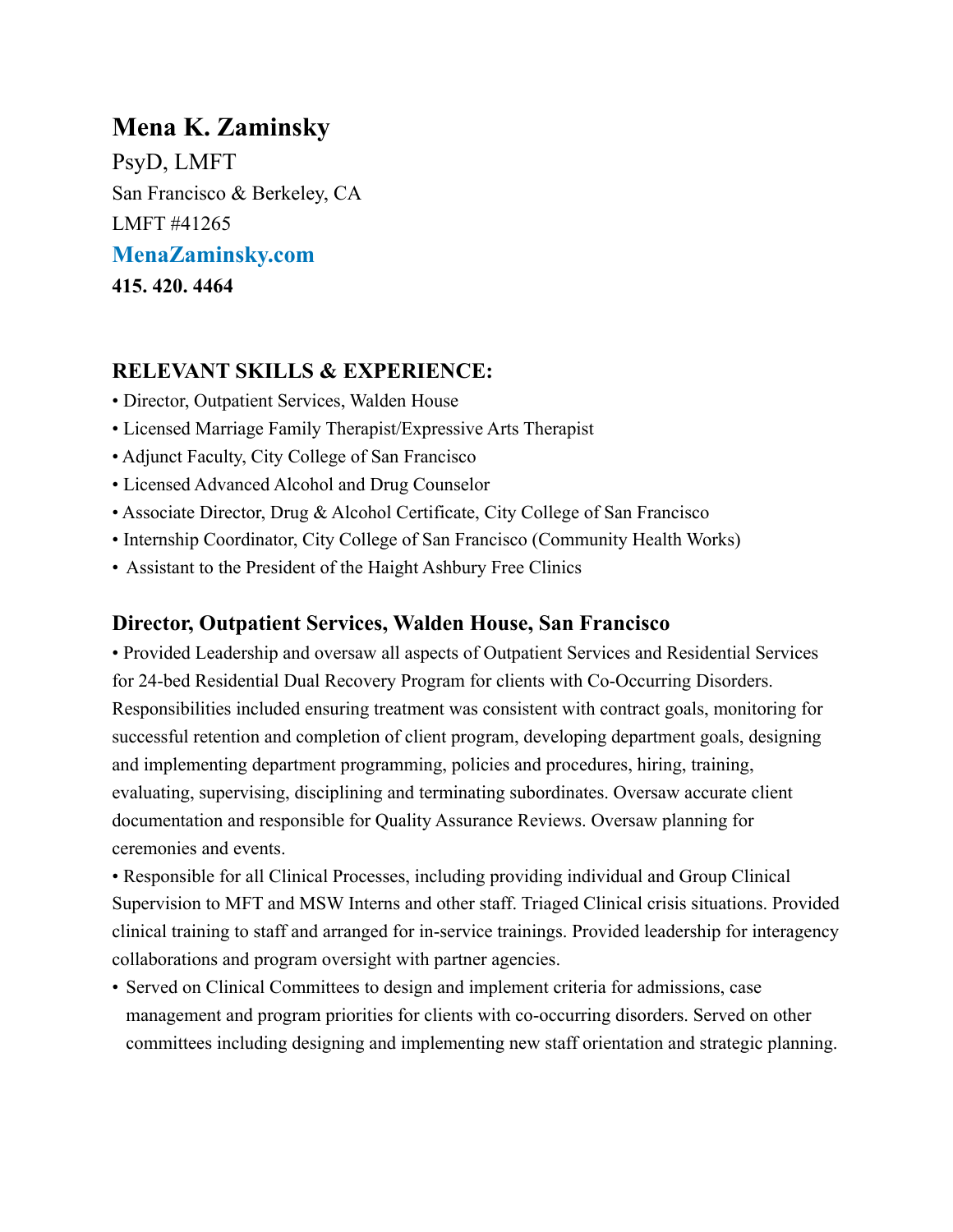Page 2

# **Counseling: Licensed Marriage Family Therapist/Expressive Arts Therapist/ Certified Addiction Treatment Counselor**

• Responsibilities included: street outreach to homeless individuals; referral/case management services, psychotherapeutic interventions with individual clients, conducting intakes, cofacilitating and individually facilitating groups (detox, early recovery, aftercare, multiple diagnosis, expressive arts therapy), writing treatment plans, progress notes, and clinical reports to Social Security in support of disability claims.

• Facilitated groups, including Dialectical Behavioral Therapy (DBT) and Seeking Safety.

• Client population has included homeless, substance abusing/dependent, multiply diagnosed, former and current sex workers, adolescents, in-patient psychiatric and elementary school students. Provided Clinical supervision for case managers.

• Counseling and referral for students at City College of San Francisco.

#### **Educator and Trainer:**

**• City College of San Francisco:** Permanent Adjunct Faculty, Drug & Alcohol Certificate Program. Classes taught have included: Co-Occurring Disorders, Introduction to the Drug & Alcohol Counselor Certification Program, Group Facilitation, Addiction Treatment Skills, Beginning Internship; Non-credit courses include prep course for Certified Addiction Treatment Counselor Exam and Internship course, prep workshop. Academic Program Development, including developing courses to present to the curriculum committee for approval; Member of the Community Advisory Board since 2001.

**• California Institute of Integral Studies.** Taught trauma course for ICP Graduate Program.

**• John F. Kennedy University,** Continuing Education, Pleasant Hill, CA. Taught Chemical Dependency Training for Graduate Program.

**• Northern California Art Therapy Association.** The Treatment of Trauma using Expressive Arts Therapy

**• In-service presentations:** Trauma and Addictions, Transference & Counter-transference, Mandatory Reporting, Crisis De-escalation, Relapse Signatures: Walden House; Expressive Arts Therapy in Substance Abuse Treatment: Haight Ashbury Free Clinics, Napa State Hospital, Sunset Mental Health Clinic, Volunteer Legal Services Program of the Bar Association of San Francisco.

**• Suicide Anxiety & Depression in College Students,** Mental Health Symposium (Promoting Mental Health in our Schools) sponsored by San Francisco State University and KQED, March, 2003.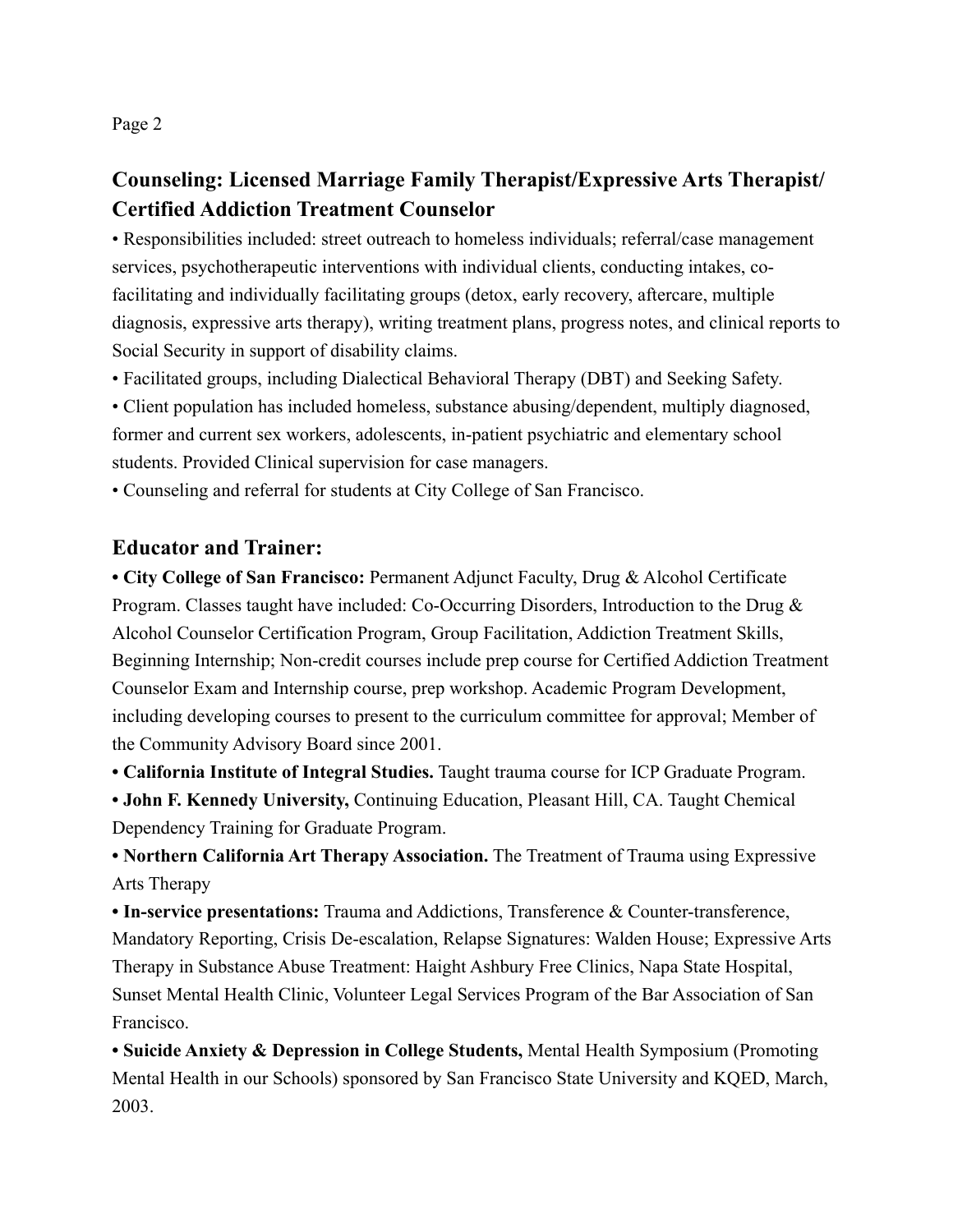#### Page 3

**• Multiple Diagnosis staff training for Bay Area Addiction Research & Treatment, Inc. (BAART)** 

**• Introduction to trauma and healing trauma using the creative process, Hemophilia Foundation of Northern California.** 

### **Public Policy – Information & Referral Services**

• Community Presentations including Department of Public Health, Community Substance Abuse Services (currently, Community Behavioral Health Services), Treatment on Demand Counsel and community-based organizations.

• Developed and updated program policies and procedures for Drug & Alcohol Certificate, City College of San Francisco.

• Extensive public contact with local, state and national substance abuse treatment professionals and organizations. Coordinated press interviews regarding substance abuse issues.

### **Development**

• Grant research and writing. Successfully attained funding for the City College of San Francisco, Drug & Alcohol Counselor Certification Program.

• Grant management, including preparing budgets, renewals and reports for City College of San Francisco, Drug & Alcohol Certificate program.

• Grant fulfillment Project Coordinator, leading a team in developing a Performance Based Exam for Drug & Alcohol Certificate students in order to increase and enhance counselor competencies.

• Successful contract grant writing for City and County of San Francisco funded program, Walden House.

# **Other Management**

• Associate Director of Drug and Alcohol Counselor Certification Program, City College of San Francisco. Responsibilities included establishing and maintaining relationships with professional organizations, public agencies and community-based organizations; program presentation; program planning and development; policy development; providing assistance to students and prospective students; student recruitment, (including CSAS (now CBHS) cohort recruitment), outreach material development, including program manual; facilitating Advisory Board Committee meetings and direction of Committee; organization and presentation of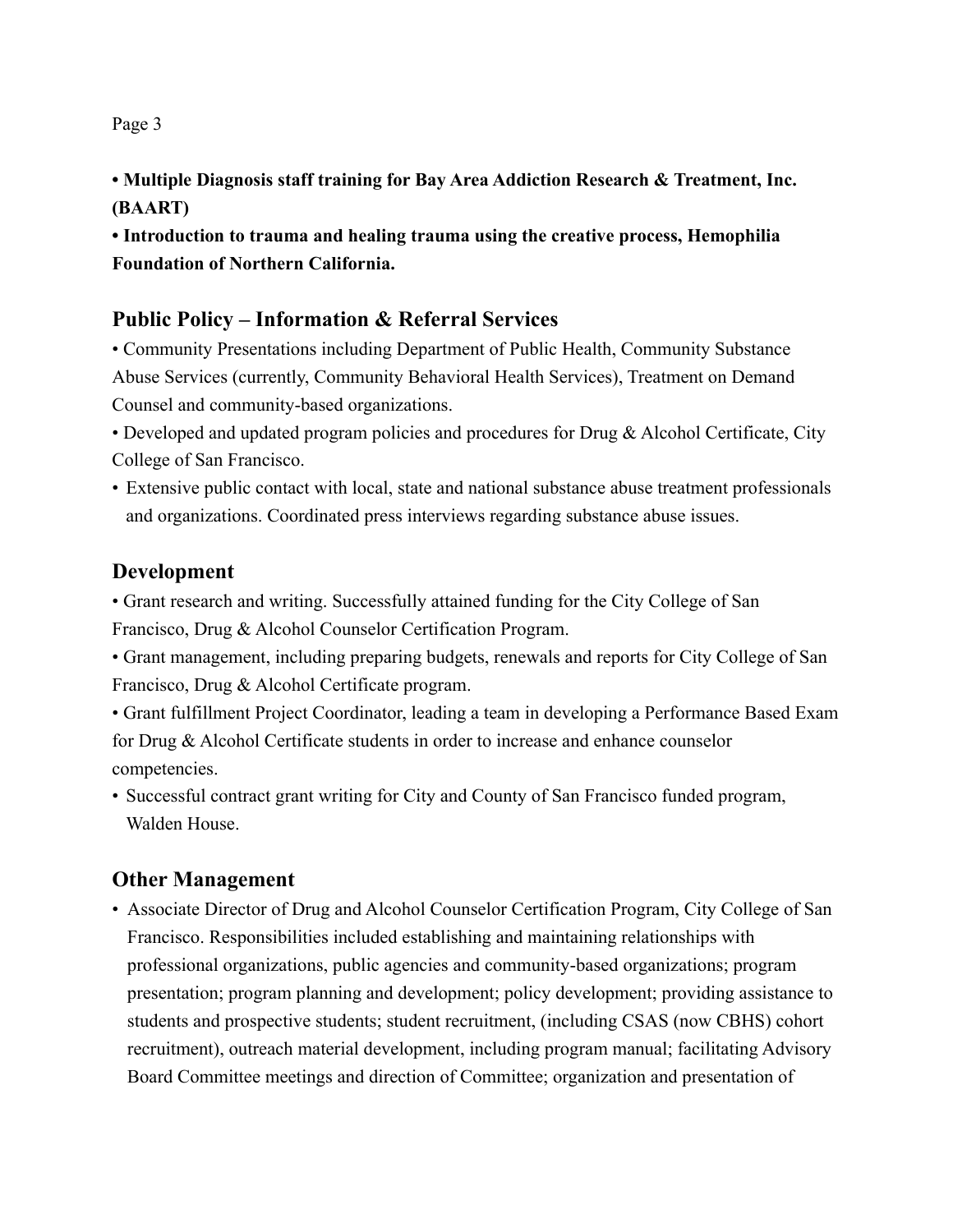student orientation; curriculum development; reports, evaluations and supervision of interns and clerical staff.

• Internship coordinator. Coordinated, planned and developed substance abuse treatment fieldwork placement sites for students, including protocol development, developing memorandum of understanding, on-going site visits, maintaining relationships with field work host sites.

• Oversaw daily operations during twelve years as a business owner and ten years in therapy private practice

# **EMPLOYMENT HISTORY:**

**2004/05–present:** Private Practice, Marriage Family Therapist, San Francisco, CA 2000 present: Faculty, City College of San Francisco, Addictions Counselor Certificate Program, San Francisco, CA.

**2010/06 – 1/09:** Director, Outpatient Services, Walden House, San Francisco, CA 11/01 – 2006: Marriage Family Therapist (formerly Registered Intern)/Expressive Arts Therapist, Health Care for the Homeless Program, Haight Ashbury Free Clinics, Inc., San Francisco, CA

**2002/00 – 10/01:** Associate Director, Drug & Alcohol Certificate, Community Health Works (a partnership of San Francisco State University and City College of San Francisco), San Francisco, CA

**2007/00 – 2/001:** Volunteer Marriage, Family, Therapist Intern, SAGE Project (Standing Against Global Exploitation), San Francisco, CA

**1997 – 2000:** Assistant to the President, Haight Ashbury Free Clinics, Inc., San Francisco, CA

**1998 – 2000:** Marriage Family Therapist Intern/Expressive Arts Therapist/Substance Abuse Counselor, Substance Abuse Treatment Services, Haight Ashbury Free Clinics, San Francisco, CA

**1999 – 2000:** Assistant to the Editors, Journal of Psychoactive Drugs, San Francisco, CA

**1995 – 1997:** Executive Assistant/Assistant Artist Manager, Olivia Records, Oakland, CA

**1992 – 1994:** Editor/Publisher, Mazel Publishing, San Francisco, CA 1983 – 1994: Owner/

Administrator, Mazel Equities National Associates, San Francisco, CA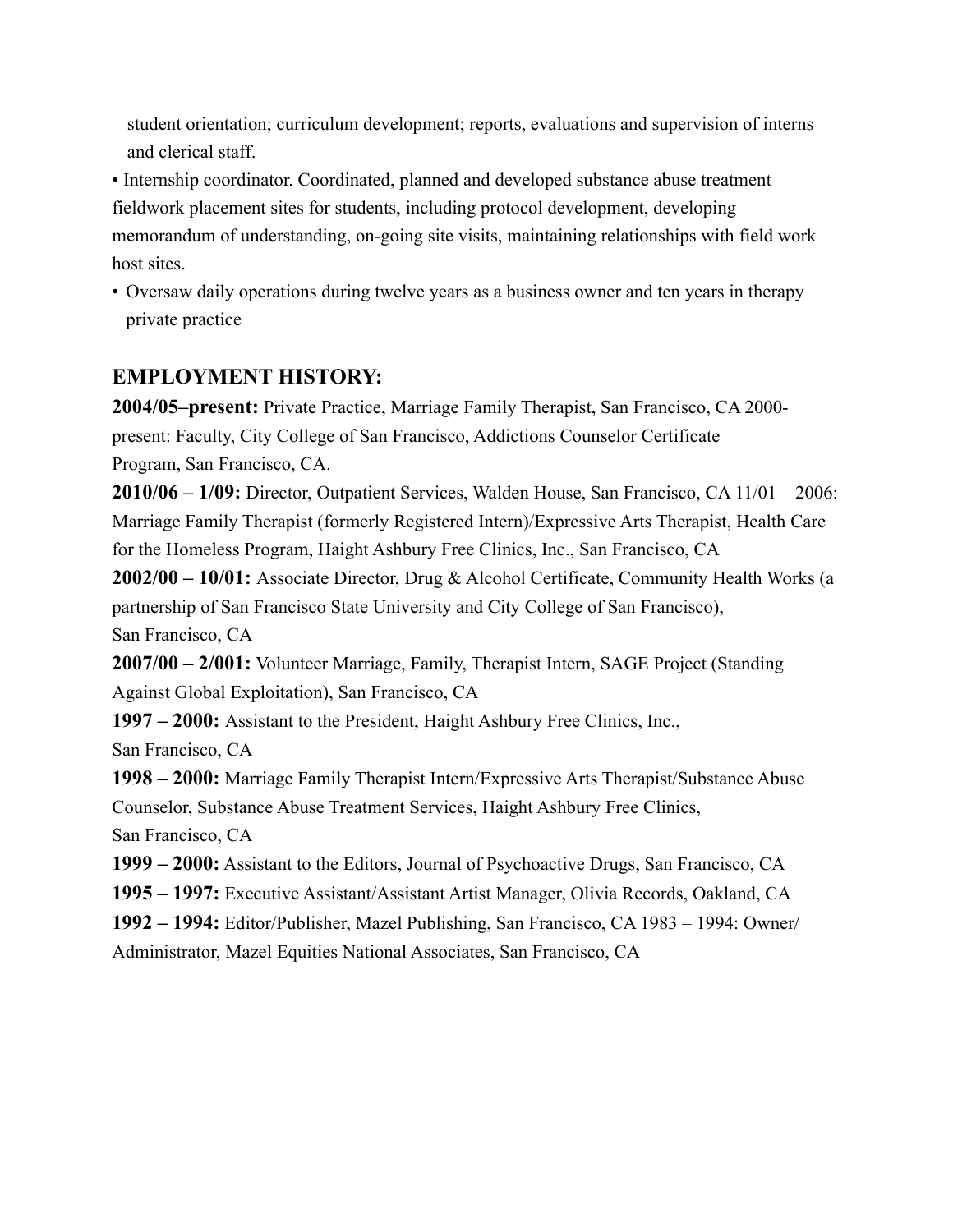#### Page 5

### **EDUCATION:**

**2018:** PsyD, Ryokan College **1999:** Master of Arts in Counseling Psychology, Expressive Arts Therapy Concentration, California Institute of Integral Studies, San Francisco, CA **1982:** BA in Social Science, San Francisco State University **1981:** Certificate of Applied Gerontology, San Francisco State University

### **PROFESSIONAL TRAINING:**

**2019-20:** Emotionally Focused Therapy for Couples, Beyond Core Skills **2018-19:** Rhythm of Regulation: Building a Polyvagal Foundation for your Clinical Practice. Intensive training program taught by Deb Dana, LCSW. **2012-18:** Emotionally Focused Therapy for Couples: Externship, Core Skills I, Core Skills II, Assistant for Externship and Core Skills I **2016-17:** Sensorimotor Psychotherapy for the Treatment of Trauma, Level II **2016:** Psychobiological Approach to Couples Therapy (PACT) **2015:** EMDR, Level III 2015: Accelerated Experiential Dynamic Psychotherapy (AEDP), Emersion Course **2014:** Emotionally Focused Therapy for Individuals **2014–15:** Sensorimotor Psychotherapy for the Treatment of Trauma, Level I (Assistant) **2012–14:** Hakomi Advanced Methods in Mindfulness Based Experiential Psychology, Levels I & II 2010: EMDR, Levels I & II 2012: California Office on Problem Gambling, training and authorized provider **2008–09:** Bill Bowen, Psycho-Physical Therapy (Somatic Psychotherapy & Trauma), **2007–09:** Sensorimotor Psychotherapy for the Treatment of Trauma, Level I & Advanced **2008:** Dialectical Behavioral Therapy (Alan Fruzetti),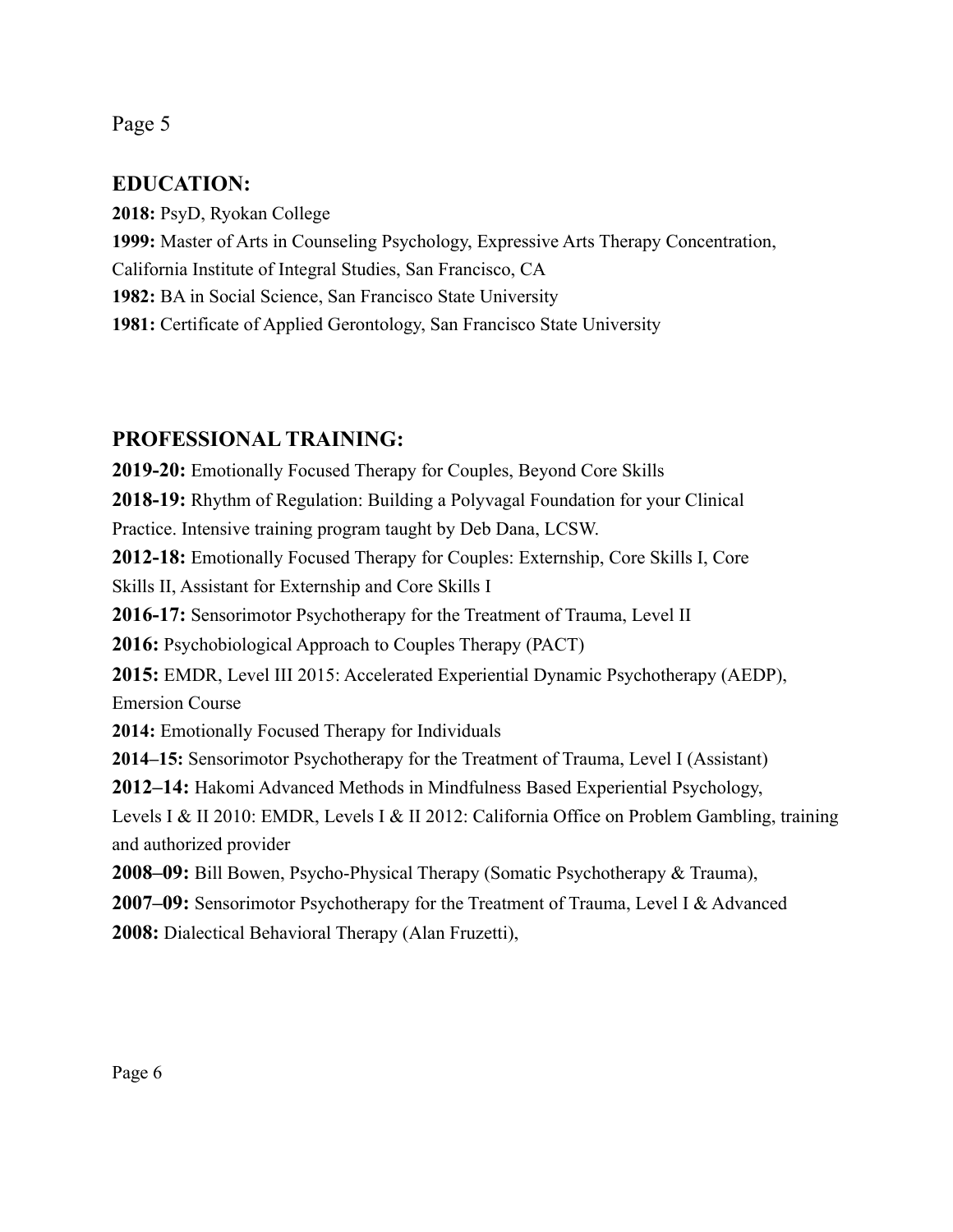#### **Additional Professional Training:**

- Motivational Interviewing and the Stages of Change
- Somatic Approaches to Treating Trauma
- Emotional Freedom Technique (tapping)
- Making Trauma Therapy Safer: The Psychophysiology of Trauma and PTSD, San Francisco Hakomi Institute
- Frontiers of Trauma Treatment, Bessel Van der Kolk
- Addressing the Consequences of Trauma, A Narrative Perspective, White/Shapiro.
- Effects of Trauma on the Developing Child: Implications for Adult Development, Dr. Lenore Terr, M.D.,
- Disaster Mental Health, I & II, San Francisco Department of Health
- Critical Incident Stress Management, Diane Myers
- Seeking Safety, a Cognitive Behavioral Approach for the treatment of Addictions and Trauma
- Facilitator Training, Freedom from Smoking, American Lung Association
- Introduction & Advanced Dual Diagnosis, Diane Myers
- Clinical Supervision: Beyond the Basics,
- Understanding Craving: Managing the Physiology and Psychology of Compulsive Behavior

• Dual Diagnosis: The Combined Treatment of Substance Abuse, Mental Illness & Other Medical **Conditions** 

- Community Reinforcement Approach, Relapse Prevention Seminar
- Group Art Therapy in the Treatment of Substance Abuse
- Relapse Prevention Counseling (RPC), Rolland Williams
- Youth and Harm Reduction Groups
- Cultural Competency: African Americans and Substance Abuse,
- Working with Latino Clients, Issues and Treatment
- Domestic Violence Issues and Treatment